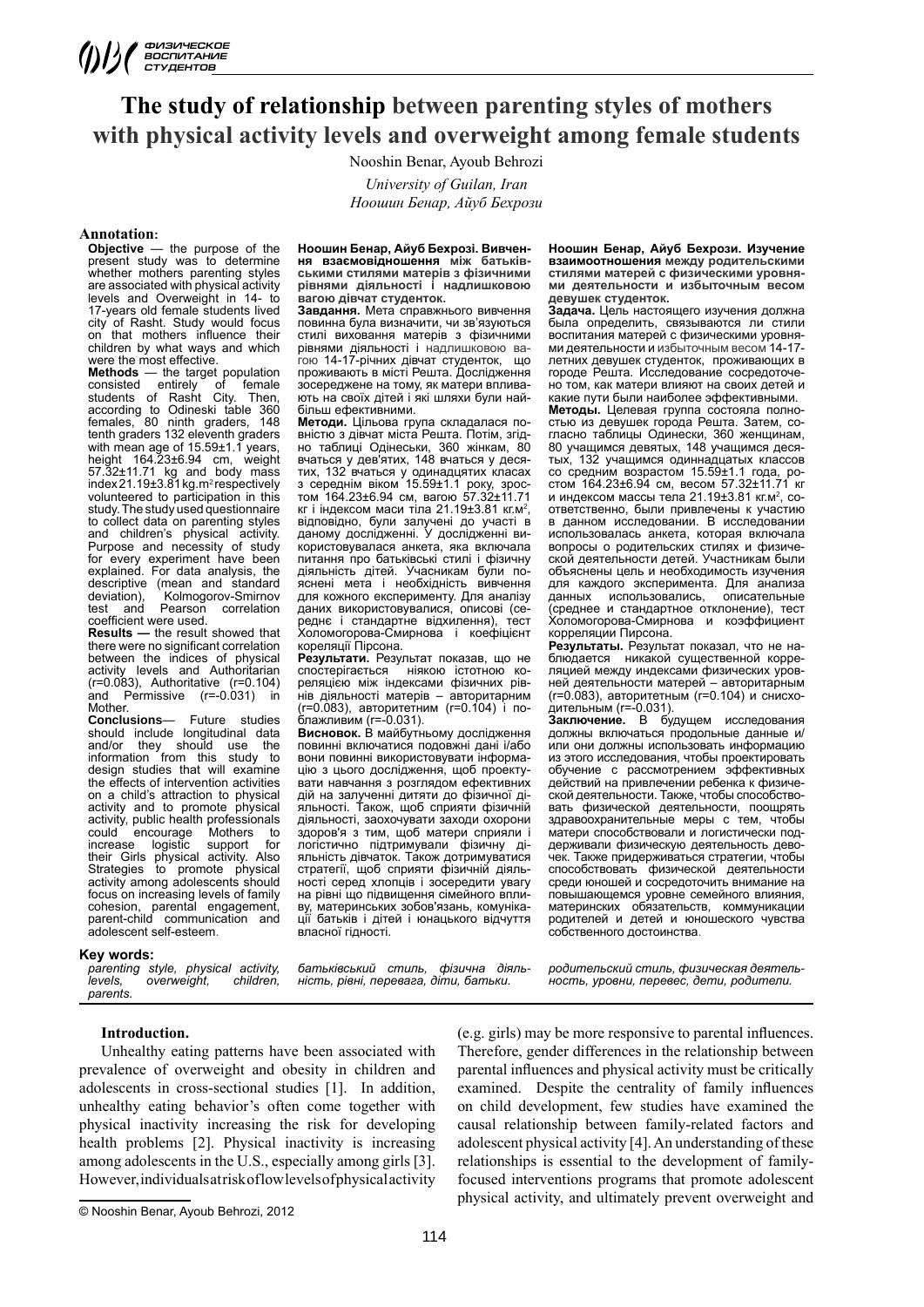

obesity. also it did suggest that increased awareness about identification and causes of overweight is necessary [5]. Actually, both parents of children have in influence on their children, father role modeling and enjoyment and mother's encouragement are important factor facilitating children's attraction to physical activities [6]. Moreover, Snethen et al. (2008) stated that the essential of mothers' role is to increase children's self esteem [7]. For these reasons, many researchers and scholars have directed their research work toward a better understanding of the social and motivational factors that may underlie children's Physical Activity. Therefore, the initial steps for increasing children's participation in physical activity is to change their life style through different socialization agencies, then the most powerful socialization agency for children are their parents and peer, especially during the childhood years [8, 9]. Anderssen and Wold (1992), reported that for adolescent girls, after friends, support from their mothers was the most significant predictor of exercise [10]. For example, in the longitudinal study conducted by Bois and colleagues, mothers' perceptions of their children's sport competence directly influenced children's perceptions of their own sport competence [11]. Showed that mother-daughter relations typically improve when they participate in physical activity together (Ransdell et al., 2001) [12].Parker's (1983) "optimal parenting" range, indicating positive relations between mothers and daughters before and after the interventions [13]. When, examining the gender relationships between parental physical activity orientation and overweight children's attraction to physical activity, boys received significant influence from both parents but girls did not [14]. Previous research has yielded conflicting evidence about the comparative importance of mothers versus fathers on children's physical activity [15]. For reason, we would pay attention to how Mothers influent their girls overweight and participation in physical activities. In fact, Parenting styles describe how a parent communicates with his/her child [16]. In general, previous studies due, Four parenting styles have been defined: authoritarian (demand obedience), authoritative (use reasoning), permissive (acquiesce to child's demands), and uninvolved [17]. In contrast, Baumrind's (1978) work reduced these multiple groups into three (Authoritarian, Authoritative and Permissive) in order to study parental style in younger children and mainly in relation to consumption behaviour [18]. Yusuf (2004) found one of the reasons for the poor performance of the students may be due to the parenting style adopted by their parents [19]. Specifically, there is evidence suggesting that parenting style is associated with adolescent over weight, and physical exercise. [20]. Generally, Results of study showed that Parental monitoring for activity was positively related to children's activity and Parental use of reinforcement styles for activity was positively related to children's physical activity And Parental discipline was not significantly related to children's unhealthy eating or physical activity and also Parental control was not significantly associated with children's healthy eating or physical Activity [21]. Schmitz and colleagues found that adolescent girls whose mothers demonstrated an authoritative parenting style reported higher levels of physical activity and lower levels of sedentary behavior [4]. Several cross-sectional studies have found an association between authoritative parenting style (high responsiveness, high demandingness) and lower youth BMI, more frequent physical activity [21]. A recent US study with 76 US youths reported that children with permissive mothers were the most active and logistic support for activity was associated with increased activity [22]. In contrast, reflect other evidence that parenting behaviors which are too directive or restrict children's autonomy are associated with lower levels of child physical activity [23]. Also, research showed that parents who are authoritarian (i.e. highly directive, demanding and strict) regarding health behaviors increase their children's risk for overweight. Maternal permissive parenting was associated with higher levels of physical activity than authoritative parenting, but associations differed by child gender and type of physical activity [24]. In general, previous studies due it are also unclear whether activityrelated parenting practices differ by parenting style. We have been interested in exploring how and why children may or may not develop such a positive collection of beliefs. Less frequently, the associations between parents physical activity and children's physical activity are studied according to sex – Mothers  $\approx$  daughters (or sons); Fathers  $\approx$  sons (or daughters) [25]. For reason Given the lack of research in Rasht families on the relationship between parenting styles of mothers with physical activity levels and overweight among female students the purposes of this research were (a) to assess links between mothers' parenting strategies and girls' physical activity; and (b) to examine the influence of mothers on girls' physical activity. (c) to examine the influence of mother on girls overweight.(d) to assess links between mothers' parenting strategies and girls' over weight.

## **Participants and methods**

The target population consisted entirely of female students among high schools in city of Rasht in Iran. Among them 360 female selected randomly. Details on sampling and methods have been reported elsewhere [26]. Current study is functional in a descriptive way from view of using attained results. The target population consisted entirely Three hundred sixty 14- to 17- years- old students from 11 high schools in Rasht of city. The study was approved by a University of Guilan ethics committee, and informed parental consent was obtained. Purpose and necessity of study for every experiment have been explained.

## **Procedures**

The Parenting Style Questionnaire (PSQ) was used to measure parenting practices of parents [27]. The PSQ consists of 32 items which under 3 scale: Authoritarian (12 question, including: 2, 4, 6, 10, 13, 16, 19, 23, 26, 28, 30, 32), Authoritative (15 question, including: 1, 3, 5, 7, 9, 11, 12, 14, 18, 21, 22, 25, 27, 29, 31) and Permissive (5 question, including: 8, 15, 17, 20, 24). After translate of standard Parenting Style Questionnaire (PSQ), and adjust of some question, questionnaires were evaluated by professors of faculty of physical education and sport sciences. The reliability guided Cronbach Alpha value of 0.83. A 5-point Likert scale, form never (1) to always (5)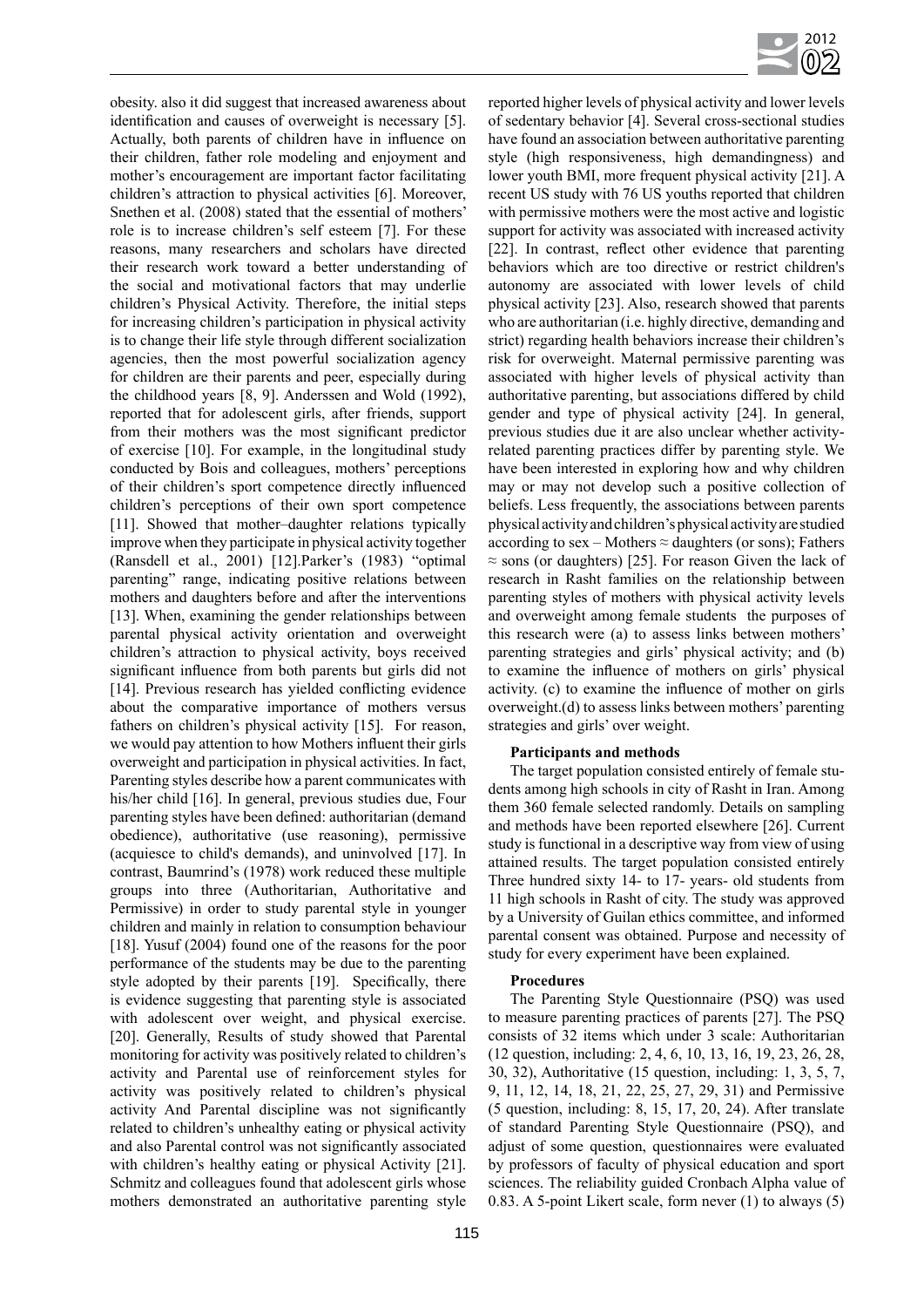was used with the PSDQ in this study. Also the Physical Activity Questionnaire for Adolescents (PAQ-A) provide a general measure of physical activity levels for youth from grades 4-12 (approximately ages 8-20). After translate of standard Physical Activity Questionnaire (PAQ), and adjust of some question, questionnaires were evaluated by professors of faculty of physical education and sport sciences. The reliability guided Cronbach Alpha value of 0.85. The Physical Activity Questionnaire for Adolescents (PAQ-A; Kowalski, Crocker, & Kowalski, 1997) [28], were developed and validated. The PAQ-A is self-administered, 7-day recall questionnaires that measure general moderate to vigorous physical activity levels during the school year. Generally, the PAQs have had relatively strong correlation coefficients with other physical activity measures compared to other recall measures [28, 29]. The PAQs' measurement of general physical activity levels is one its strengths because it is difficult to precisely measure intensity, frequency, and duration of young people's activities, especially with self-report [29].The Physical Activity Questionnaire for Adolescents (PAQ-A) have been used to classify children and adolescents into different activity levels [28, 30]. The PAQ-A (a modified version of the PAQ-C) was developed to measure general levels of physical activity in adolescents. This instrument uses nine questions to assess a child physical activity in a variety of situations and time (e.g., school, recess, after school, evening, weekend, etc.). Each item is scored on a 5- point Likert scale with higher scores reflecting a greater level of physical activity. The average of the items is used as the activity level for the child (score range from 1 to 5). Validation studies have demonstrated good reliability and convergent validity. How to calculate the final PAQ- A activity summary score – Once you have a value from 1 to 5 for each of the 8 items (items 1 to 8) used in the physical activity composite score, you simply take the mean of these 8 items, which results in the final PAQ-A activity summary score. A score of 1 indicates low physical activity, whereas a score of 5 indicates high physical activity.

#### **Analysis**

For data analysis the descriptive (mean and standard deviation), Kolmogorov -Smirnov test and Pearson correlation coefficient were used. Highest education within the household was obtained by Mothers report. To account for the season of assessment, the hours of daylight on the first day of data collection was calculated. Also height and weight were measured, and a body mass index (kg/m<sup>2</sup>) standard deviation score (BMI SDS) was calculated [31].

## **Results**

Subject anthropometric data are present in table 1. In figure 1 Show mean percentage physical activity levels among female students.

Mean and standard deviation of the physical activity levels among female are shown in table 2.

In Table 3, the result shows that, there were no significant correlation between the indices physical activity levels and Authoritarian (r=0.083), Authoritative  $(r=0.104)$  and Permissive  $(r=-0.031)$  in mother.

In the table 4, Results shows that Parenting Style mother (Authoritarian and Authoritative) and prevalence overweight in female students were significant and were not significant between parenting style (Permissive) and overweight in female students.

### **Discussion**

We also know that parental modeling of physical activity is positively associated with a child's physical activity [9].For reasons that few studies have assessed mediators of parenting influence on adolescent physical activity [32]. the purpose of the present study was to determine whether mothers parenting styles are associated with physical activity levels and Overweight in 14- to 17-years old children lived city of Rasht in Iran. The result table 3 showed that were not significant correlation between the indices of physical activity levels and Authoritarian, Authoritative and Permissive parenting styles among mother. These data are similar to the study done by Summers et al (2006) [33]. Also reports the lack of association between parental monitoring and physical activity, although inconsistent with studies examining the effects of parental monitoring on other children's health behaviors [34].but, in contrast Schmitz and colleagues found that adolescent girls whose mothers demonstrated an authoritative parenting style reported higher levels of physical activity and lower levels of sedentary behavior [4]. Also, this is consistent with the limited amount of research in this area [34, 35]. Rathunde (2001) has shown that children in high support/high challenge families, when compared to other family types, spend the greatest amount of time in what he calls a state of "undivided interest," whereby they have both positive mood and a clear focus on the activity itself [36]. reflect other evidence that parenting behaviors which are too directive or restrict children's autonomy are associated with lower levels of child physical activity [23]. Also, the result table 4 shows that Parenting Style mother (Authoritarian and Authoritative) and prevalence overweight in female students were significant and were not significant between parenting style (Permissive) and overweight in female students. These data are similar to the study done by Jago et al reported that parents who are authoritarian (i.e. highly directive, demanding and strict) regarding health behaviors increase their children's risk for overweight [37]. Parents' physical activity orientation and parenting parenting style (e.g., role modeling, encouragement, and enjoyment) can universally and positively influence an overweight child's physical activity involvement [46]. These data are contrast to the study done by Gortmaker et al and Dennison et al that reports a number of effective parenting styles can reduce the risk of childhood overweight. Parental monitoring of children's dietary intake and physical activity has been associated with children's health practices [38,39]. This contradiction may be due to a variety of factors influence such as age of subjects, culture, physical activity levels and other factors. Communication between parent and child has been recognized as a relevant factor within physical activity contexts [40]. In most cases, parentechild communication has been studied as parental encouragement for their children to participate in PA or as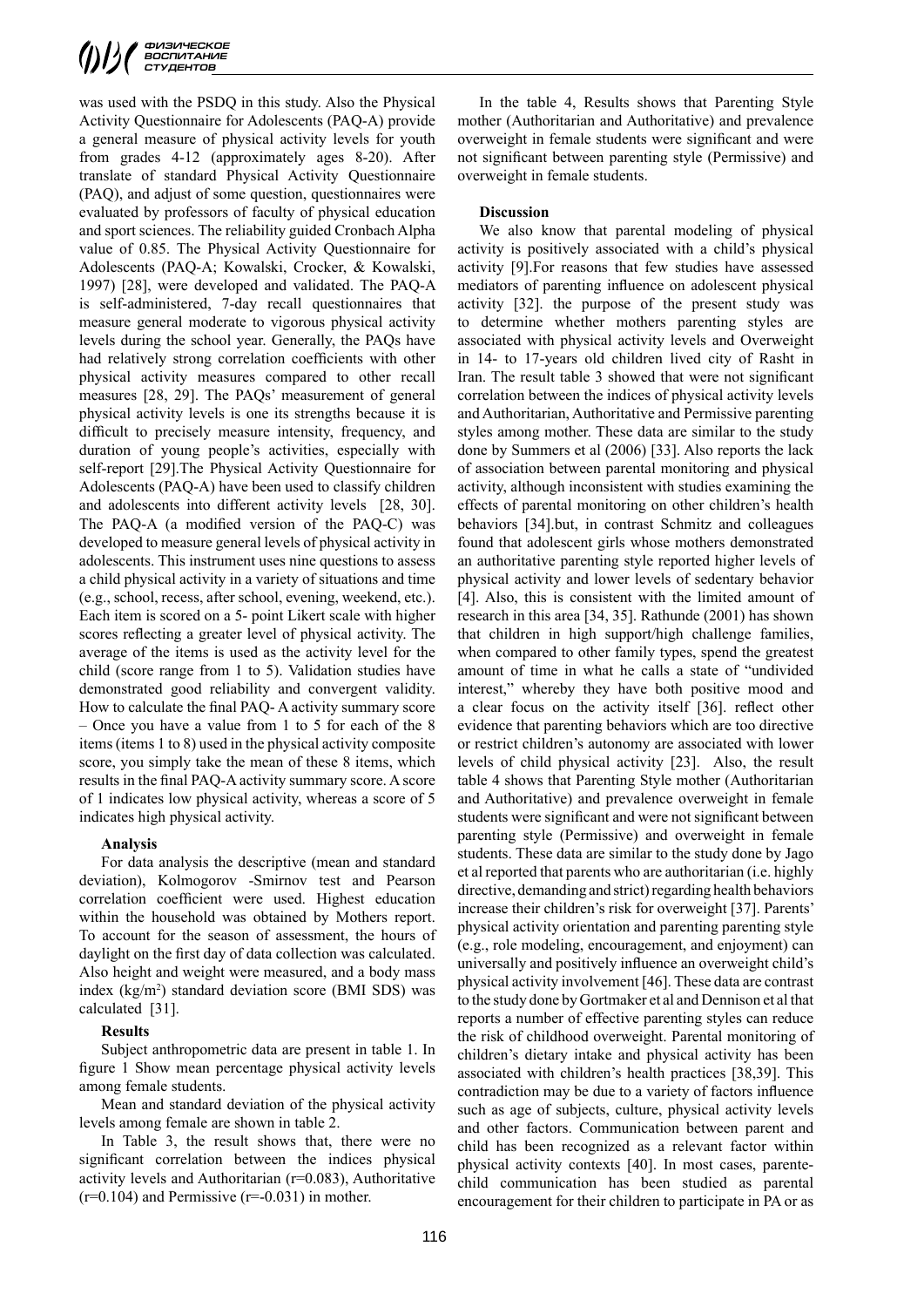

| Subject | N   | Age             | Weight            | Height            | <b>BMI</b>       |
|---------|-----|-----------------|-------------------|-------------------|------------------|
| Mother  | 360 | $33.8 \pm 1.21$ | $72.12 \pm 12.78$ | $166.31 \pm 8.93$ | $26.17\pm4.87$   |
| Female  | 360 | $15.59 \pm 1.1$ | $57.32 \pm 11.71$ | $164.23 \pm 6.94$ | $21.19 \pm 3.81$ |
|         |     |                 |                   |                   |                  |

*Table1. Subjects' (Mother and Female) characteristics*

**⃰ Note:** BMI: Body mass index. The values are present as mean ± SD

 *Table2. Mean and standard deviation of the physical activity levels among female*

|                          |  | Gender |     | $Mean \pm SD$     |  |
|--------------------------|--|--------|-----|-------------------|--|
| Physical activity levels |  | Female | 360 | $59.75 \pm 11.32$ |  |

٭ Significant at level of p <0.05

# *Table3. Associations between physical activity levels and Parenting Style (Authoritarian, Authoritative and Permissive)*

| Parenting Style | Physical activity levels |          |  |
|-----------------|--------------------------|----------|--|
|                 |                          | Mother   |  |
| Authoritarian   |                          | 0.083    |  |
| Authoritative   |                          | 0.104    |  |
| Permissive      |                          | $-0.031$ |  |

\* Significant at level of  $(p \le 0.05)$ 

| Table4. Associations between Body Mass Index and Parenting Style |
|------------------------------------------------------------------|
| (Authoritarian, Authoritative and Permissive)                    |

|                 |        | Authoritarian                                                                                        |                             | Authoritative                              | Permissive                         |  |
|-----------------|--------|------------------------------------------------------------------------------------------------------|-----------------------------|--------------------------------------------|------------------------------------|--|
|                 |        | Mother                                                                                               |                             | Mother                                     | Mother                             |  |
| Body Mass Index | Female | $r=0.187$<br>$Sig=0.020$                                                                             |                             | $R = 0.167$<br>$Sig=0.048$                 | $r=0.070$<br>$Sig=0.408$           |  |
|                 |        | *Significant at level of $p < 0.05$                                                                  |                             |                                            |                                    |  |
|                 |        | <b>350250110500</b><br>Voltesball Balminton Football Futsal<br>■ Volleyball<br>$\blacksquare$ Futsal | <b>Badminton</b><br>■ Other | Other inactives<br>$\blacksquare$ Football | $\blacksquare$ Physical inactivity |  |

 *Fig 1: mean percentage physical activity levels among female.*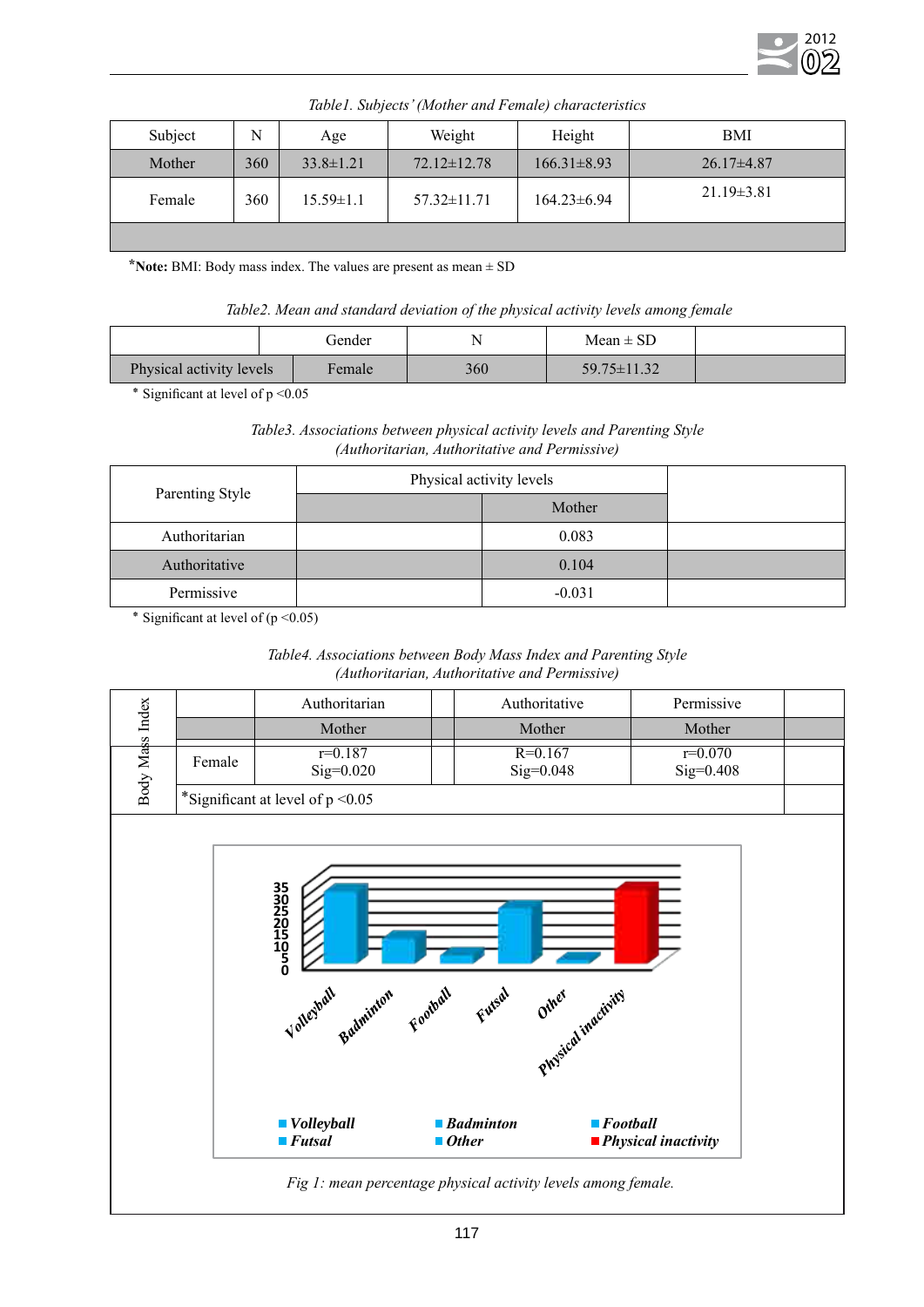parental feedback given in response to their children's PA performances [41]. In a longitudinal study of adolescents, Ornelas and colleagues [40] did not find an association between parental monitoring and physical activity despite their hypothesis that this type of parenting strategy -if either too directive or restrictive – may negatively impact children's physical activity. Specifically, children who perceived a high support/high challenge parenting style had a significantly stronger fitness task goal orientation than children who perceived a low support/low challenge family environment [42]. The ensuing discussion will focus on the importance of these relationships for children's participation in physical activity and some practical implications for future work in this area. Additionally, this study was cross-sectional in nature. Future studies should include longitudinal data and/or they should use the information from this study to design studies that will examine the effects of intervention activities on a child's attraction to physical activity. Despite limitations, this study is the first, to our knowledge, to examine the associations among culture, gender, parenting, and Rasht children's attraction to physical activity. Several practical findings can potentially influence future attempts to increase physical activity in an increasingly sedentary Rasht society. Also this is the first study of which we are aware that has explored the connections between parenting style of Mothers and children's beliefs pertaining to Physical activity. However, findings from this study shows that there were not significant correlation between the indices of physical activity levels and Authoritarian, Authoritative and Permissive in mother.There may be several potential reasons why we found few relationships between parenting style of mothers and activity-related parenting practices. First, the sample size was small. Although sufficient to run these analyses, the loss of accelerometer data was slightly higher than expected and additional studies with larger sample sizes are warranted. Second, these findings suggest that more work is needed to understand the goals and values parents place on their child's physical activity that may differ from their general views of parenting. Also recent studies have shown that peers and the built environment also influence adolescent physical activity [ 8, 9, 4]. Our study was not able to control for these factors in our analyses. Further studies should assess the comparative influence of parent support within the context of peer and environmental influences.

## **Conclusions**

Mothers' parenting style was not associated with levels of physical activity and overweight among 14- to 17 years- old students. Future research could build on this study by examining associations between parental support and children's activity using more diverse samples and families with alternative living situations by using a longitudinal design to assess the temporal sequence of parental support and children' physical activity, by assessing additional domains of parental support, and by using a direct measure of physical activity. Finally, the mearsure of activity-related parenting practices may be useful in future research. For example, the scale could be modified to be completed by children with refrence to their parents, it could be used to asses change in parential practices across time, and it could be used to assess mediation models in intervention research. Together with the results of other studies, our results indicate that an essential component of a health promoting household environment is a well-functioning family system [43]. Thus, efforts to engage families to spend time together, communicate with each other, and develop strong family bonds are likely to promote self-esteem and, thereby, physical activity among adolescents. Also Our findings add to the growing evidence base, which suggests that parents need to be aware of their behaviors that may or may not have unintended consequences on their child's health [44]. Future studies in this area are warranted to promote physical activity, public health professionals could encourage parents to increase logistic support for their children's physical activity. should explore the intersectionality of factors [45] such as socioeconomic status, ethnicity, Furthermore, future research race and locality with regards to the issue of family structure and children's engagement in physical activity.

#### **Acknowledgements**

The current study was initiated and analysed by the authors. We would like to thank all of the children, parents, and schools that participated in this study. Also, would like to thank our committee members for their guidance and support throughout this process.

#### **References:**

- 1. Stockman N. K. A., Schenkel T. C., Brown J. N., & Duncan A. M. Comparison of energy and nutrient intakes among meals and snacks of adolescent males. *Preventive Medicine*, 2005, vol.41(1), pp. 203-210.
- Kvaavik E., Student P. D., Meyer H. E., & Tverdal A. Food habits, physical activity and body mass index in relation to smoking status in 40-42 year old Norwegian women and men. *Preventive Medicine*, 2004, vol.38(1), pp. 1-5.
- 3. Trost S., Pate R., Sallis J., Freedson P., Taylor W., Dowda M.: Age and gender differences in objectively measured physical activity in youth. *Medicine and Science in Sports and Exercise*, 2002, vol.34, pp. 350-355.
- 4. Schmitz K.H., Lytle L.A., Phillips G.A., Murray D.M., Birnbaum A.S., Kubik M.Y.: Psychosocial correlates of physical activity and sedentary leisure habits in young adolescents: the Teens Eating for Energy and Nutrition at School study. *Preventive Medicine,* 2002, vol.34, pp. 266-278.
- 5. Gray V.B., Byrd S.H., Cossman J.S., Chromiak J.A., Cheek W., Jackson G. Parental attitudes toward child nutrition and weight have a limited relationship with child's weight status. *Nutrition Research*, 2007, vol.27, pp. 548-558.
- 6. Lau W. C., Lee A., Ransdell L. Parenting style and cultural influences on overweight children's attraction to physical activity. *Obesity*, 2007, vol.15(9), pp. 2293–2302.
- 7. Snethen J. A., Broome M. E., Kelber, S. Leicht S., Joachim J., Goretzke M. Dietary and physical activity patterns: Examining fathers' perspectives. *Journal for specialists in pediatric nursing*, 2008, vol.13(3), pp. 201-211.
- 8. Yiannakis A., Melnick M. J. *Contemporary issues in sociology of sport*. Human Kinetics Publishers, Champaign,IL. 2001, 488 p.
- 9. Sallis J., Prochaska J., Taylor W. A review of correlates of physical activity of children and adolescents. *Medicine* & *Science in Sports* & *Exercise,* 2000, vol.32, pp. 963–975.
- 10. Anderssen N., & Wold B. Parental and peer influences on leisuretime physical activity in young adolescents. *Research Quarterly for Exercise and Sport*, 1992, vol.63, pp. 341–348.
- 11. Bois J., Sarrazin P., Brustad R., Trouilloud D., & Cury F. Parents' appraisals, reflected appraisals, and children's self-appraisals of sport competence: a yearlong study. *Journal of Applied Sport Psychology*, 2005, vol.17, pp. 273-289.
- 12. Ransdell L. B., Dratt J., Kennedy C., O'Neill S., & DeVoe D. Daughters and mothers exercising together (DAMET): A 12-week pilot project designed to improve physical self-perception and